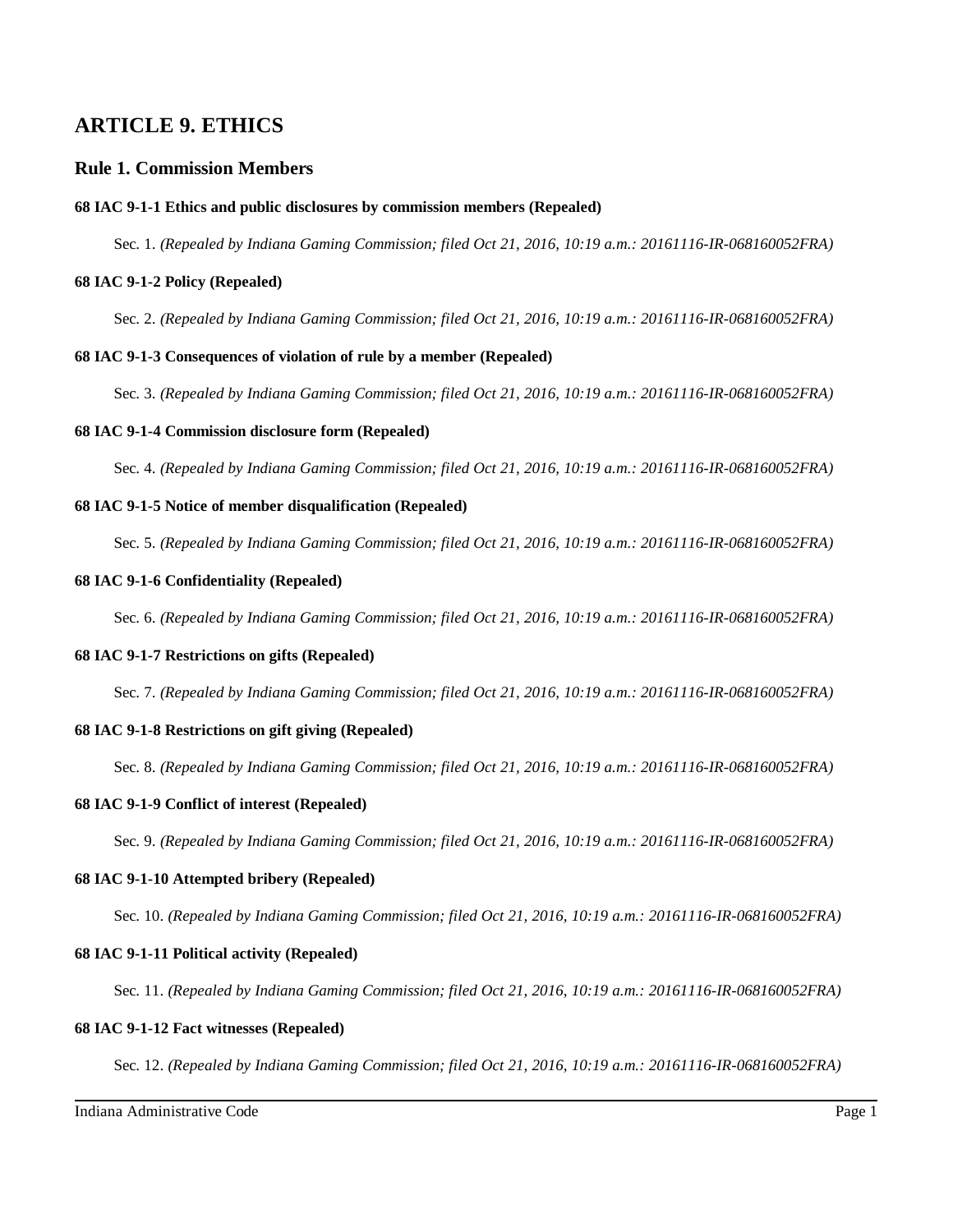# **68 IAC 9-1-13 Ex parte contact (Repealed)**

Sec. 13. *(Repealed by Indiana Gaming Commission; filed Oct 21, 2016, 10:19 a.m.: 20161116-IR-068160052FRA)*

# **68 IAC 9-1-14 Notice of ex parte contact (Repealed)**

Sec. 14. *(Repealed by Indiana Gaming Commission; filed Oct 21, 2016, 10:19 a.m.: 20161116-IR-068160052FRA)*

#### **68 IAC 9-1-15 Investigation of ex parte contact (Repealed)**

Sec. 15. *(Repealed by Indiana Gaming Commission; filed Oct 21, 2016, 10:19 a.m.: 20161116-IR-068160052FRA)*

# **68 IAC 9-1-15.1 Post-tenure restrictions (Repealed)**

Sec. 15.1. *(Repealed by Indiana Gaming Commission; filed Oct 21, 2016, 10:19 a.m.: 20161116-IR-068160052FRA)*

# **68 IAC 9-1-16 Consequences of violation of rule by a licensee or applicant for a license (Repealed)**

Sec. 16. *(Repealed by Indiana Gaming Commission; filed Oct 21, 2016, 10:19 a.m.: 20161116-IR-068160052FRA)*

#### **68 IAC 9-1-17 Reports by the executive director (Repealed)**

Sec. 17. *(Repealed by Indiana Gaming Commission; filed Oct 21, 2016, 10:19 a.m.: 20161116-IR-068160052FRA)*

# **Rule 2. Commission Employees**

# **68 IAC 9-2-1 Ethics and public disclosures (Repealed)**

Sec. 1. *(Repealed by Indiana Gaming Commission; filed Oct 21, 2016, 10:19 a.m.: 20161116-IR-068160052FRA)*

# **68 IAC 9-2-2 Policy (Repealed)**

Sec. 2. *(Repealed by Indiana Gaming Commission; filed Oct 21, 2016, 10:19 a.m.: 20161116-IR-068160052FRA)*

# **68 IAC 9-2-3 Consequences of violation of rule by employee (Repealed)**

Sec. 3. *(Repealed by Indiana Gaming Commission; filed Oct 21, 2016, 10:19 a.m.: 20161116-IR-068160052FRA)*

#### **68 IAC 9-2-4 Employee disclosure form (Repealed)**

Sec. 4. *(Repealed by Indiana Gaming Commission; filed Oct 21, 2016, 10:19 a.m.: 20161116-IR-068160052FRA)*

# **68 IAC 9-2-5 Notice of employee status (Repealed)**

Sec. 5. *(Repealed by Indiana Gaming Commission; filed Oct 21, 2016, 10:19 a.m.: 20161116-IR-068160052FRA)*

### **68 IAC 9-2-6 Notice of employee's interests in licensees and possible disqualification (Repealed)**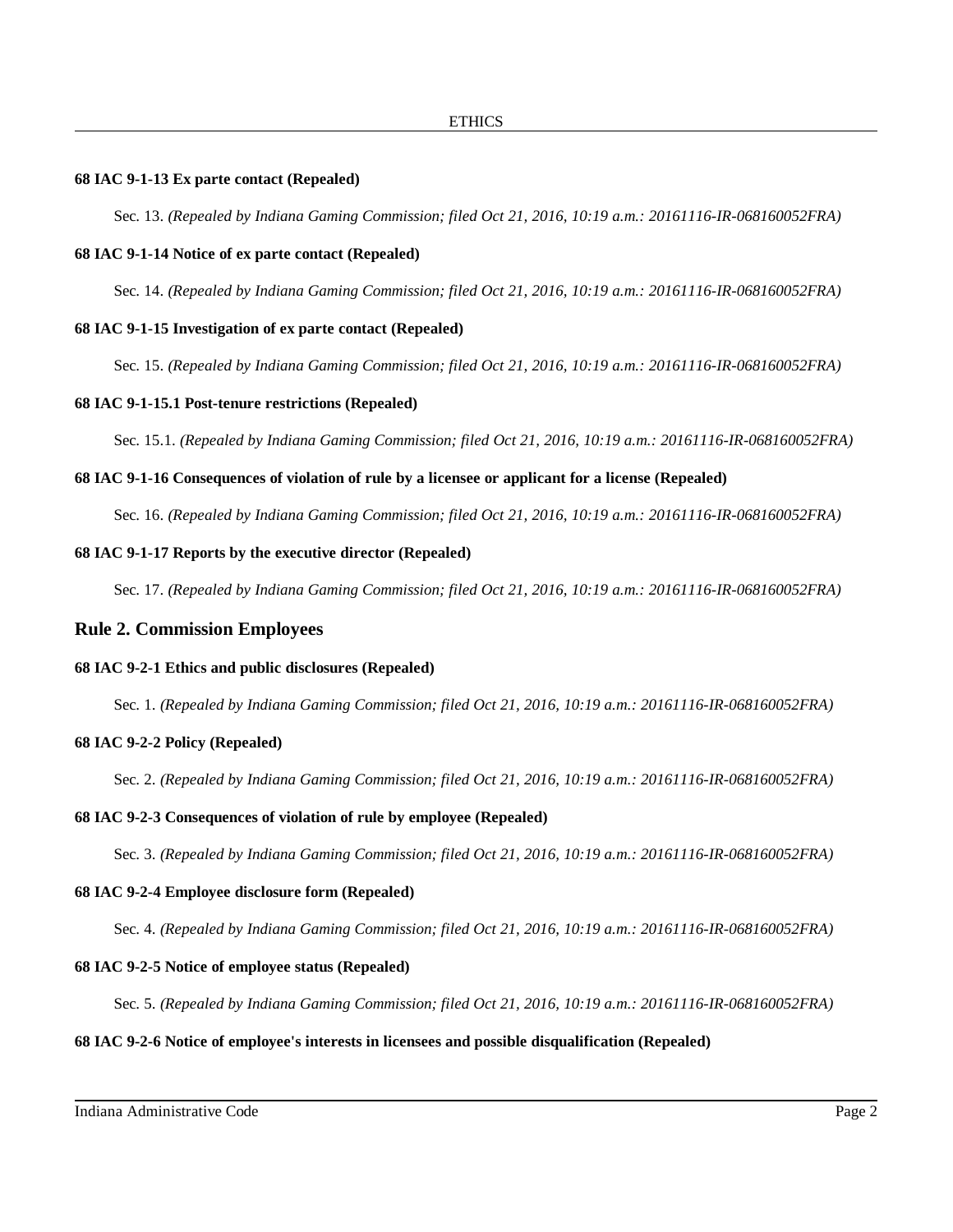Sec. 6. *(Repealed by Indiana Gaming Commission; filed Oct 21, 2016, 10:19 a.m.: 20161116-IR-068160052FRA)*

# **68 IAC 9-2-7 Discussions of employment (Repealed)**

Sec. 7. *(Repealed by Indiana Gaming Commission; filed Oct 21, 2016, 10:19 a.m.: 20161116-IR-068160052FRA)*

# **68 IAC 9-2-8 Invitations to discuss employment (Repealed)**

Sec. 8. *(Repealed by Indiana Gaming Commission; filed Oct 21, 2016, 10:19 a.m.: 20161116-IR-068160052FRA)*

#### **68 IAC 9-2-9 Restrictions on discussions of employment (Repealed)**

Sec. 9. *(Repealed by Indiana Gaming Commission; filed Oct 21, 2016, 10:19 a.m.: 20161116-IR-068160052FRA)*

#### **68 IAC 9-2-10 Confidentiality (Repealed)**

Sec. 10. *(Repealed by Indiana Gaming Commission; filed Oct 21, 2016, 10:19 a.m.: 20161116-IR-068160052FRA)*

# **68 IAC 9-2-11 Restrictions on gifts (Repealed)**

Sec. 11. *(Repealed by Indiana Gaming Commission; filed Oct 21, 2016, 10:19 a.m.: 20161116-IR-068160052FRA)*

# **68 IAC 9-2-12 Restrictions on gift giving (Repealed)**

Sec. 12. *(Repealed by Indiana Gaming Commission; filed Oct 21, 2016, 10:19 a.m.: 20161116-IR-068160052FRA)*

#### **68 IAC 9-2-13 Conflict of interest (Repealed)**

Sec. 13. *(Repealed by Indiana Gaming Commission; filed Oct 21, 2016, 10:19 a.m.: 20161116-IR-068160052FRA)*

#### **68 IAC 9-2-14 Attempted bribery (Repealed)**

Sec. 14. *(Repealed by Indiana Gaming Commission; filed Oct 21, 2016, 10:19 a.m.: 20161116-IR-068160052FRA)*

#### **68 IAC 9-2-15 Consequences of violation of rule by a licensee or applicant for a license (Repealed)**

Sec. 15. *(Repealed by Indiana Gaming Commission; filed Oct 21, 2016, 10:19 a.m.: 20161116-IR-068160052FRA)*

# **68 IAC 9-2-16 Political activity (Repealed)**

Sec. 16. *(Repealed by Indiana Gaming Commission; filed Oct 21, 2016, 10:19 a.m.: 20161116-IR-068160052FRA)*

#### **68 IAC 9-2-17 Outside work (Repealed)**

Sec. 17. *(Repealed by Indiana Gaming Commission; filed Oct 21, 2016, 10:19 a.m.: 20161116-IR-068160052FRA)*

# **68 IAC 9-2-18 Postemployment restrictions (Repealed)**

Sec. 18. *(Repealed by Indiana Gaming Commission; filed Oct 21, 2016, 10:19 a.m.: 20161116-IR-068160052FRA)*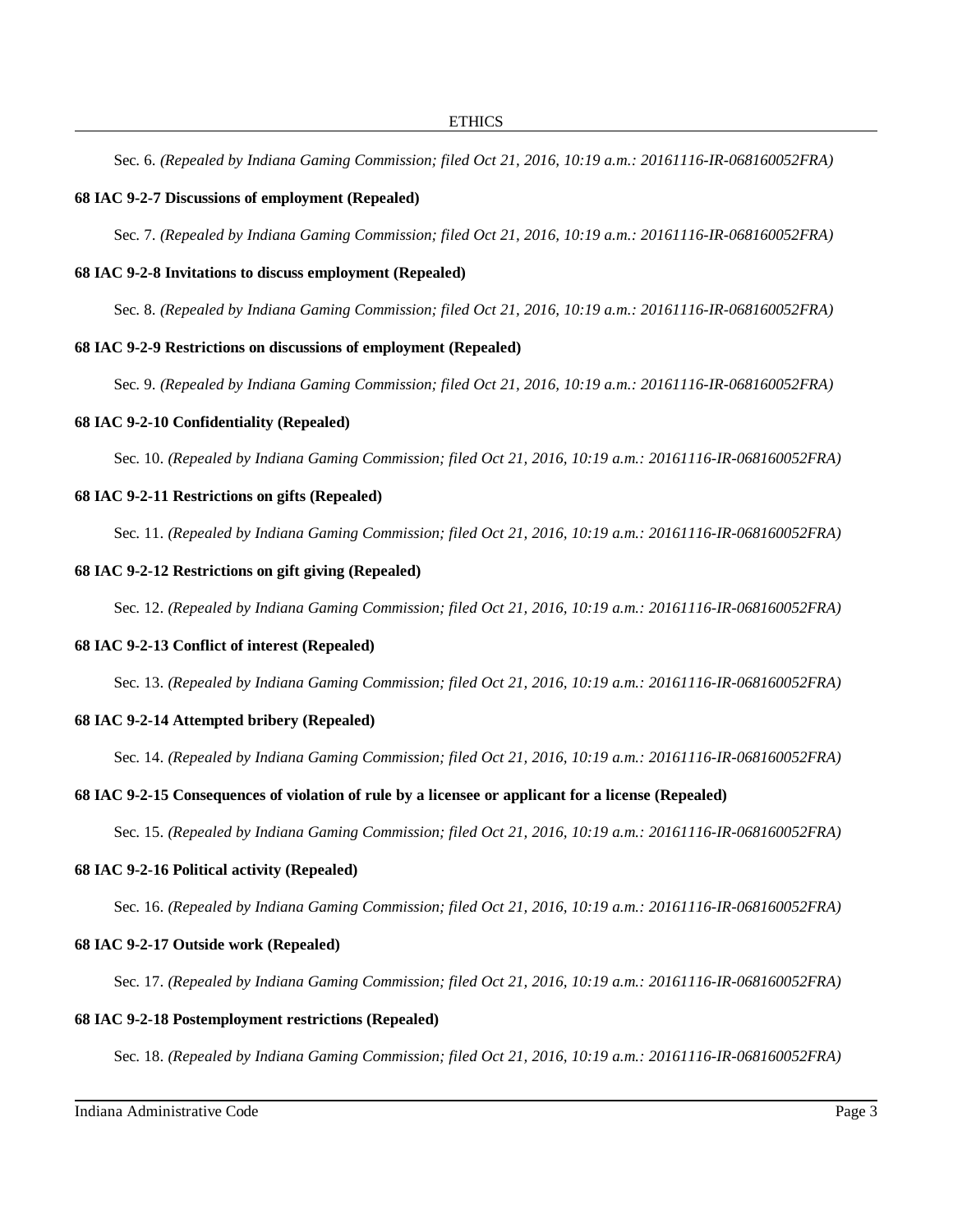#### **68 IAC 9-2-19 Fact witnesses (Repealed)**

Sec. 19. *(Repealed by Indiana Gaming Commission; filed Oct 21, 2016, 10:19 a.m.: 20161116-IR-068160052FRA)*

#### **68 IAC 9-2-20 Postemployment restrictions on applying for licenses (Repealed)**

Sec. 20. *(Repealed by Indiana Gaming Commission; filed Oct 21, 2016, 10:19 a.m.: 20161116-IR-068160052FRA)*

#### **68 IAC 9-2-21 Reports by the executive director (Repealed)**

Sec. 21. *(Repealed by Indiana Gaming Commission; filed Oct 21, 2016, 10:19 a.m.: 20161116-IR-068160052FRA)*

# **Rule 3. Commission Agents**

#### **68 IAC 9-3-1 Ethics and public disclosure by agents of the commission (Repealed)**

Sec. 1. *(Repealed by Indiana Gaming Commission; filed Oct 21, 2016, 10:19 a.m.: 20161116-IR-068160052FRA)*

#### **68 IAC 9-3-2 Policy (Repealed)**

Sec. 2. *(Repealed by Indiana Gaming Commission; filed Oct 21, 2016, 10:19 a.m.: 20161116-IR-068160052FRA)*

### **68 IAC 9-3-3 Consequences of violation of rule by an agent (Repealed)**

Sec. 3. *(Repealed by Indiana Gaming Commission; filed Oct 21, 2016, 10:19 a.m.: 20161116-IR-068160052FRA)*

# **68 IAC 9-3-4 Disclosure form (Repealed)**

Sec. 4. *(Repealed by Indiana Gaming Commission; filed Oct 21, 2016, 10:19 a.m.: 20161116-IR-068160052FRA)*

# **68 IAC 9-3-5 Notice of interests of agent (Repealed)**

Sec. 5. *(Repealed by Indiana Gaming Commission; filed Oct 21, 2016, 10:19 a.m.: 20161116-IR-068160052FRA)*

#### **68 IAC 9-3-6 Restrictions on discussions of employment (Repealed)**

Sec. 6. *(Repealed by Indiana Gaming Commission; filed Oct 21, 2016, 10:19 a.m.: 20161116-IR-068160052FRA)*

# **68 IAC 9-3-7 Notice of invitations to discuss employment (Repealed)**

Sec. 7. *(Repealed by Indiana Gaming Commission; filed Oct 21, 2016, 10:19 a.m.: 20161116-IR-068160052FRA)*

# **68 IAC 9-3-8 Restrictions on licensees (Repealed)**

Sec. 8. *(Repealed by Indiana Gaming Commission; filed Oct 21, 2016, 10:19 a.m.: 20161116-IR-068160052FRA)*

# **68 IAC 9-3-9 Restrictions on gifts (Repealed)**

Sec. 9. *(Repealed by Indiana Gaming Commission; filed Oct 21, 2016, 10:19 a.m.: 20161116-IR-068160052FRA)*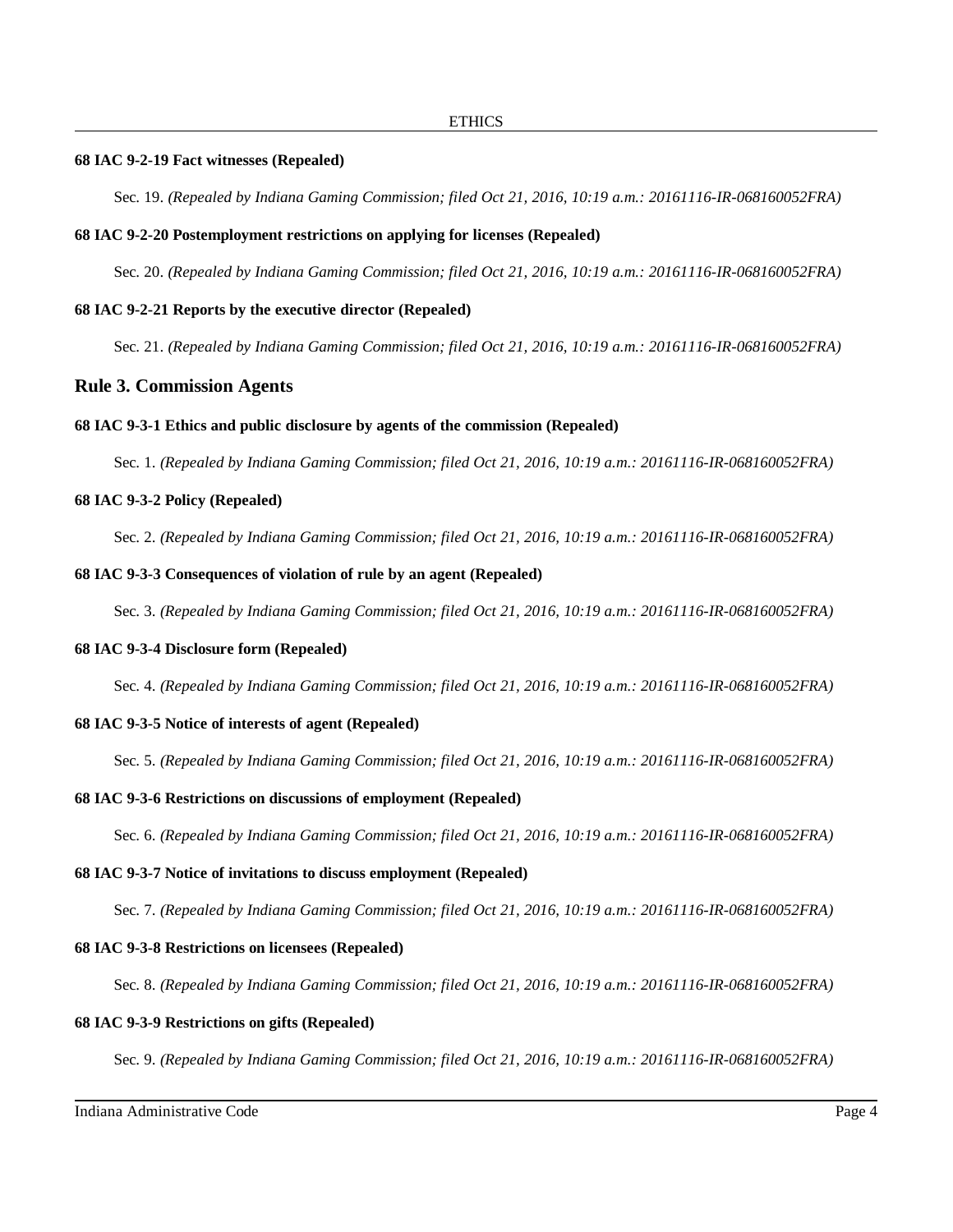### **68 IAC 9-3-10 Restrictions on gift giving (Repealed)**

Sec. 10. *(Repealed by Indiana Gaming Commission; filed Oct 21, 2016, 10:19 a.m.: 20161116-IR-068160052FRA)*

#### **68 IAC 9-3-11 Conflict of interest (Repealed)**

Sec. 11. *(Repealed by Indiana Gaming Commission; filed Oct 21, 2016, 10:19 a.m.: 20161116-IR-068160052FRA)*

# **68 IAC 9-3-12 Attempted bribery (Repealed)**

Sec. 12. *(Repealed by Indiana Gaming Commission; filed Oct 21, 2016, 10:19 a.m.: 20161116-IR-068160052FRA)*

#### **68 IAC 9-3-13 Consequences of violation of rule by a licensee or applicant for a license (Repealed)**

Sec. 13. *(Repealed by Indiana Gaming Commission; filed Oct 21, 2016, 10:19 a.m.: 20161116-IR-068160052FRA)*

# **68 IAC 9-3-14 Confidentiality (Repealed)**

Sec. 14. *(Repealed by Indiana Gaming Commission; filed Oct 21, 2016, 10:19 a.m.: 20161116-IR-068160052FRA)*

#### **68 IAC 9-3-15 Compliance with other requirements (Repealed)**

Sec. 15. *(Repealed by Indiana Gaming Commission; filed Oct 21, 2016, 10:19 a.m.: 20161116-IR-068160052FRA)*

# **68 IAC 9-3-16 Reports by the executive director (Repealed)**

Sec. 16. *(Repealed by Indiana Gaming Commission; filed Oct 21, 2016, 10:19 a.m.: 20161116-IR-068160052FRA)*

# **Rule 4. Restriction on Gaming**

#### **68 IAC 9-4-1 Definitions (Repealed)**

Sec. 1. *(Repealed by Indiana Gaming Commission; filed Oct 21, 2016, 10:19 a.m.: 20161116-IR-068160052FRA)*

#### **68 IAC 9-4-2 Restrictions on gaming by members, employees, and agents (Repealed)**

Sec. 2. *(Repealed by Indiana Gaming Commission; filed Oct 21, 2016, 10:19 a.m.: 20161116-IR-068160052FRA)*

# **68 IAC 9-4-3 Exception to restriction on gaming by members, employees, and agents (Repealed)**

Sec. 3. *(Repealed by Indiana Gaming Commission; filed Oct 21, 2016, 10:19 a.m.: 20161116-IR-068160052FRA)*

#### **68 IAC 9-4-4 Notice requirements for presence in a casino (Repealed)**

Sec. 4. *(Repealed by Indiana Gaming Commission; filed Oct 21, 2016, 10:19 a.m.: 20161116-IR-068160052FRA)*

# **68 IAC 9-4-5 Restriction on gaming by employee of riverboat licensee (Repealed)**

Sec. 5. *(Repealed by Indiana Gaming Commission; filed Dec 20, 2011, 1:53 p.m.: 20120118-IR-068110248FRA)*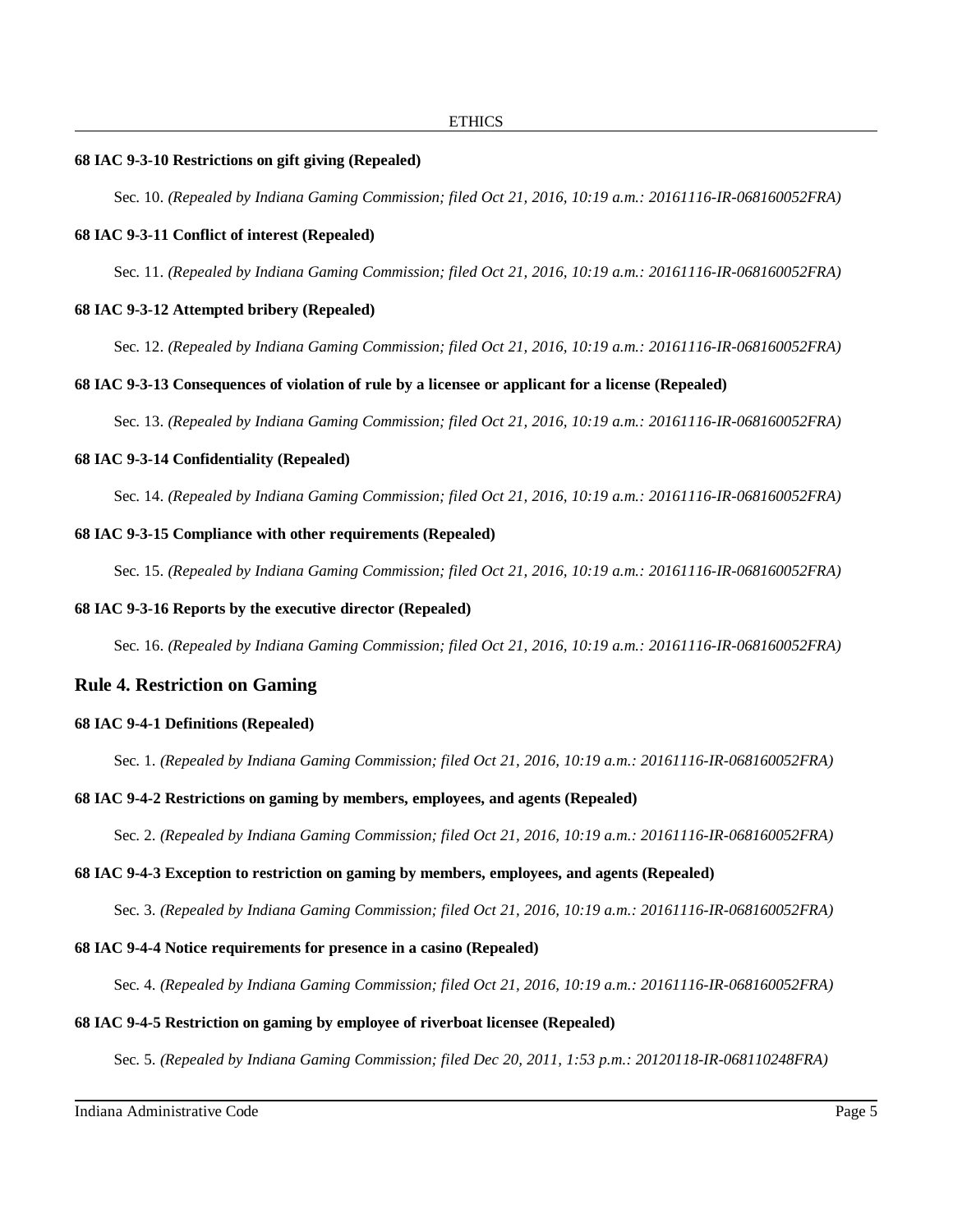# **68 IAC 9-4-6 Restrictions on gaming by suppliers and vendors (Repealed)**

Sec. 6. *(Repealed by Indiana Gaming Commission; filed Dec 20, 2011, 1:53 p.m.: 20120118-IR-068110248FRA)*

# **68 IAC 9-4-7 Waiver of restriction (Repealed)**

Sec. 7. *(Repealed by Indiana Gaming Commission; filed Dec 20, 2011, 1:53 p.m.: 20120118-IR-068110248FRA)*

# **68 IAC 9-4-8 Reports by the executive director (Repealed)**

Sec. 8. *(Repealed by Indiana Gaming Commission; filed Oct 21, 2016, 10:19 a.m.: 20161116-IR-068160052FRA)*

# **Rule 5. Ethics for Commission Members, Agents, and Employees**

# **68 IAC 9-5-1 Definitions**

Authority: IC 4-33-4 Affected: IC 4-33-3-2; IC 4-33-10-6

Sec. 1. The following definitions apply throughout this rule:

(1) "Agent" means any person who is employed by any agency of the state, other than the commission, and who is assigned to perform full-time services on behalf of, or for the benefit of, the commission regardless of the title or position held by that person. For purposes of IC 4-33-10-6, an agent is an employee.

(2) "Compensation" means any money, thing of value, or financial benefit conferred on or received by a person in return for services rendered, or to be rendered, whether by that person or another.

(3) "Conflict of interest" means a situation in which a member's private interest, usually of a financial nature, may influence the member's judgment in the performance of the member's public duty. A conflict of interest includes, but is not limited to, the following:

(A) Any conduct that would lead a reasonable person, knowing all of the circumstances, to conclude that a member is biased.

(B) Acceptance of any form of compensation other than from the commission for any services rendered as part of the member's official duties for the commission.

(C) Participation in any business being transacted with the commission by any person in which the member or the member's spouse or child has a financial interest.

(D) Use of the member's position, title, or any authority associated with it in a manner designed for personal gain or benefit.

(E) Demonstration, through work or action in the performance of the member's official duties, of any preferential attitude or treatment toward any person.

(4) "Employee" means a person employed by the commission.

(5) "Ex parte communication" means any communication, direct or indirect, regarding an issue the commission has or may have before it other than communication that takes place during a meeting or hearing conducted under the Act or this title. (6) "Financial interest" or "financially interested" means any interest in investments, awarding of contracts, grants, loans, purchases, leases, sales, or similar matters under consideration or consummated by the commission. A member will be deemed to have a financial interest in a matter under consideration by reason of one (1) of the following:

(A) The member owns one percent (1%) or more of any class of outstanding securitiesthat are issued by a party to the matter under consideration or consummated, and the securities are listed on a national securities exchange or actively traded in an over-the-counter market.

(B) The member is employed by that person.

(7) "Member" means a commission member appointed to the commission under IC 4-33-3-2.

(8) "Restricted employee" means an employee of the commission who is assigned to and is performing duties of a position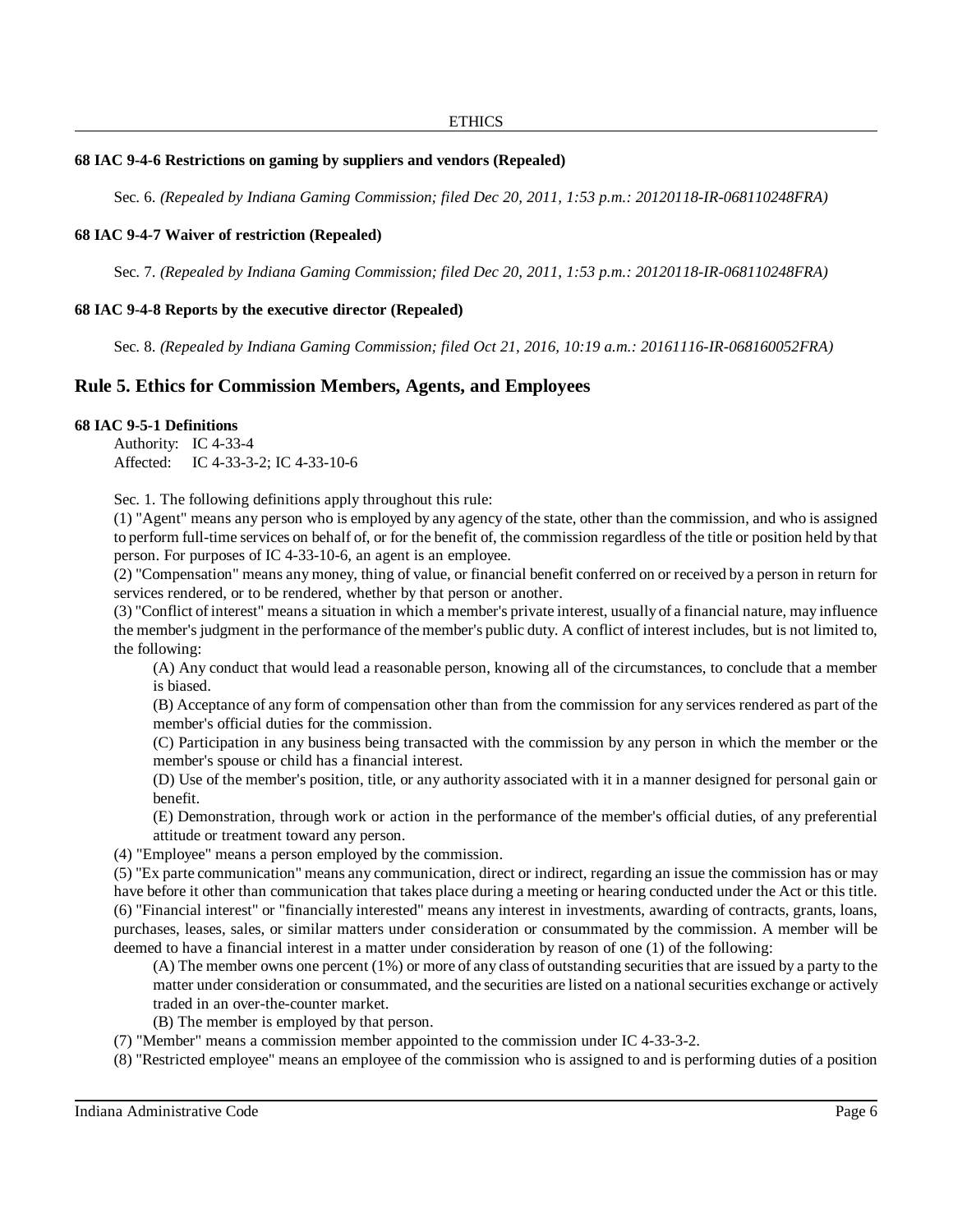classified by the state personnel department as either:

(A) an executive position; or

(B) a professional, administrative, or technical position.

*(Indiana Gaming Commission; 68 IAC 9-5-1; filed Oct 21, 2016, 10:19 a.m.: 20161116-IR-068160052FRA)*

#### **68 IAC 9-5-2 Policy**

Authority: IC 4-33-4; IC 4-35-4 Affected: IC 4-33; IC 4-35

Sec. 2. The commission is required to maintain the integrity of the commission and casino gambling. Members, employees, and agents must encourage confidence in the commission by maintaining high standards of honesty, integrity, and impartiality. Members, employees, and agents shall conduct themselves in a manner that will enhance public respect for the integrity of the commission and its work. *(Indiana Gaming Commission; 68 IAC 9-5-2; filed Oct 21, 2016, 10:19 a.m.: 20161116-IR-068160052FRA)*

#### **68 IAC 9-5-3 Consequences of violation of rule by a member, employee, or agent**

Authority: IC 4-33-3-8; IC 4-33-4 Affected: IC 4-33-3-10; IC 4-33-3-11

Sec. 3. (a) Violation of this article or the Indiana Code by a member:

(1) may result in the matter being referred to the governor for possible removal from the commission under IC 4-33-3-11; and

(2) shall result in the matter being referred to the governor by the executive director for removal from the commission under IC 4-33-3-11 if IC 4-33-3-10 is violated.

(b) Violation of this article or the Indiana Code by an employee, including a person who has an offer of employment with the commission, may result in disciplinary action, including termination or a fine, except if:

(1) the employee intentionally acquires a financial interest in:

(A) a casino licensee engaged in gambling operations in Indiana; or

(B) an applicant for a casino owner's license that will be engaged in gambling operations in Indiana;

employment with the commission shall be terminated; or

(2) the employee or the employee's spouse, parent, or child, through no intentional action of the employee, acquires a financial interest in:

(A) a casino licensee engaged in gambling operations in Indiana; or

(B) an applicant for a casino owner's license that will be engaged in gambling operations in Indiana;

the individual shall have up to thirty (30) days to divest or terminate the financial interest. Employment may be terminated if the interest has not been divested after thirty (30) days.

(c) Violation of this article by a former employee may result in disciplinary action, including a fine.

(d) Violation of this article by an agent may result in termination of the agent's employment.

(e) Violation of this article does not create a private cause of action in favor of any person.

(f) The commission may waive a violation of the terms of this rule if it determines that the conduct involved does not violate the purpose of this rule. *(Indiana Gaming Commission; 68 IAC 9-5-3; filed Oct 21, 2016, 10:19 a.m.: 20161116-IR-068160052FRA)*

### **68 IAC 9-5-4 Disclosure forms**

Authority: IC 4-33-4; IC 4-35-4 Affected: IC 4-33-3; IC 4-35

Sec. 4. (a) By January 31 of each year, each member shall prepare and file with the office of the commission, a disclosure form that does the following: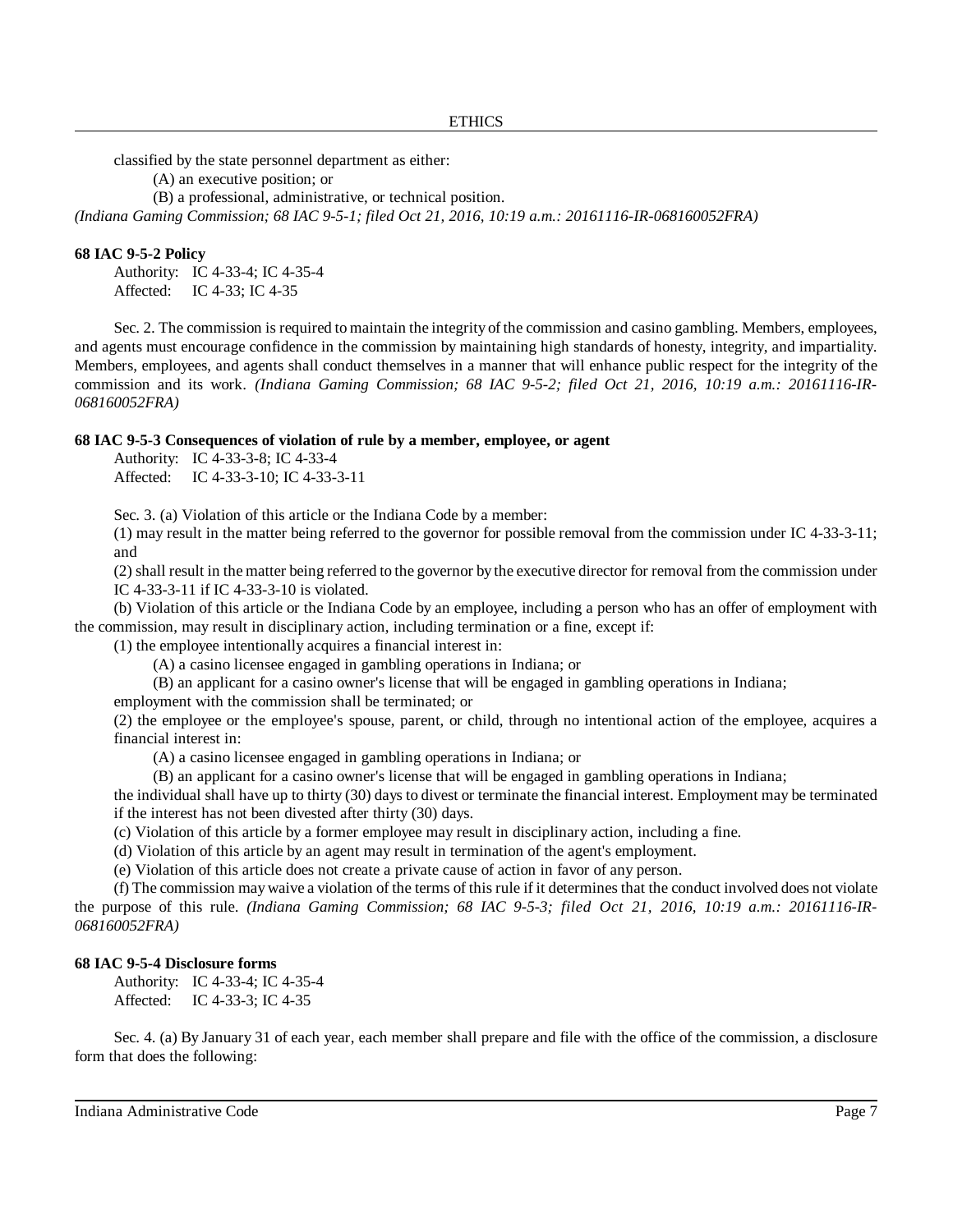(1) Affirms that the member or the member's spouse, parent, or child is not:

(A) a member of the board of directors of;

(B) financially interested in; or

(C) employed by;

a casino licensee or applicant for a casino owner's license under the jurisdiction of the commission.

(2) Discloses if the member or the member's spouse, parent, or child is:

(A) a member of a board of directors of;

(B) financially interested in; or

(C) employed by;

a supplier licensee or an applicant for a supplier's license under the jurisdiction of the commission.

(3) Affirms the member continues to meet any other statutory criteria under IC 4-33-3.

(4) Discloses any legal or beneficial interests in any real property, that is or that may be directly or indirectly involved with gaming, located in any county in which gaming operations are authorized by public referendum.

(5) Discloses any other information as may be required to ensure that the integrity of the commission and its work is maintained.

(b) By January 31 of each year, each employee shall prepare and file with the office of the commission, a disclosure form that does the following:

(1) Affirms the absence of financial interests prohibited by the Act.

(2) Discloses any legal or beneficial interests in any real property, that is or that may be directly or indirectly involved with gaming, located in any county in which gaming operations are authorized by public referendum.

(3) Discloses that the employee or the employee's spouse, parent, or child is financially interested in or employed by a supplier licensee or an applicant for a supplier's license.

(4) Discloses any other information as may be required to ensure that the integrity of the commission and its work is maintained.

(c) At such time as the executive director may require, each agent shall prepare and file with the office of the commission, a disclosure form similar to the one described in subsection (b).

(d) Each disclosure form shall be:

(1) a form prescribed by the commission; and

(2) affirmed by the member, employee, or agent under the penalties of perjury.

*(Indiana Gaming Commission; 68 IAC 9-5-4; filed Oct 21, 2016, 10:19 a.m.: 20161116-IR-068160052FRA)*

# **68 IAC 9-5-5 Notice of member, employee, or agent interest, status, or disqualification**

Authority: IC 4-33-4; IC 4-35-4

Affected: IC 4-33; IC 4-35

Sec. 5. (a) A member or employee who becomes aware that the member or the member's spouse, parent, or child is:

(1) a member of the board of directors of; or

(2) financially interested in;

a casino licensee or an applicant for a casino owner's license shall notify the executive director, in writing, immediately.

(b) A member who has been convicted of or has been charged with a felony under Indiana law, the laws of another state, or the laws of the United States, shall notify the executive director, in writing, immediately.

(c) An employee who is a spouse, parent, or child of a member shall immediately inform the executive director of such relationship.

(d) An employee or agent who is negotiating for, or acquires by any means, any interest in any licensee or applicant for any license issued by the commission, or any entity wholly or partially owned by any licensee or any applicant for a license issued by the commission, shall immediately provide written notice of the details of such an interest to the executive director and shall not take any action on behalf of the commission with respect to that entity unless instructed to do so by the executive director.

(e) An executive director who is negotiating for, or acquires by any means, any interest in any entity that holds or is an applicant for any license issued by the commission, or any entity affiliated therewith, shall immediately provide written notice of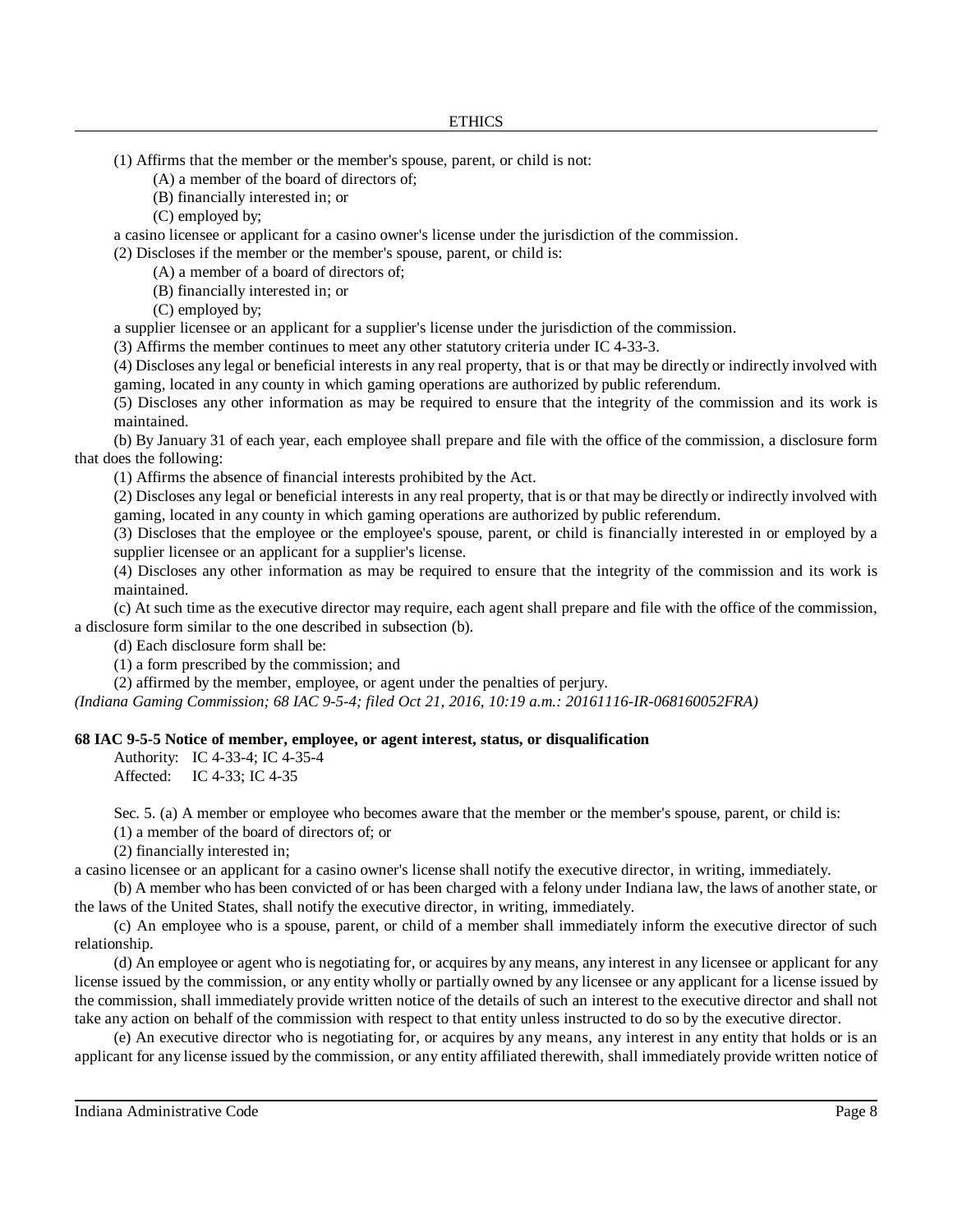the details of such an interest to the deputy director. The executive director shall not take any action on behalf of the commission with respect to that entity unless instructed to do so by the deputy director. *(Indiana Gaming Commission; 68 IAC 9-5-5; filed Oct 21, 2016, 10:19 a.m.: 20161116-IR-068160052FRA)*

# **68 IAC 9-5-6 Confidentiality**

Authority: IC 4-33-4 Affected: IC 4-33

Sec. 6. A member, employee, or agent or former member, employee, or agent, shall not disseminate any material in the possession of the commission that the commission treats as confidential unless specifically authorized to do so by the executive director or the commission. *(Indiana Gaming Commission; 68 IAC 9-5-6; filed Oct 21, 2016, 10:19 a.m.: 20161116-IR-068160052FRA)*

# **68 IAC 9-5-7 Restrictions on receiving gifts**

Authority: IC 4-33-4 Affected: IC 4-2-6; IC 4-33

Sec. 7. No member, employee, or agent may accept any gift, gratuity, compensation, travel, lodging, or anything of value, directly or indirectly, from any licensee of the commission, or any entity affiliated therewith, or any applicant for any license, unless:

(1) the acceptance conforms with state law and rules adopted by the state ethics commission under IC 4-2-6 and Title 40 of the Indiana Administrative Code; and

(2) the acceptance conforms to any policy or directive issued by the executive director or the commission. *(Indiana Gaming Commission; 68 IAC 9-5-7; filed Oct 21, 2016, 10:19 a.m.: 20161116-IR-068160052FRA)*

# **68 IAC 9-5-8 Restrictions on gift giving**

Authority: IC 4-33-4 Affected: IC 4-33

Sec. 8. No licensee or applicant for any license may, directly or indirectly, give or offer to give any gift, gratuity, compensation, travel, lodging, or anything of value to any member, employee, or agent that the member, employee, or agent is prohibited from accepting undersection 7 ofthisrule. *(Indiana Gaming Commission; 68 IAC 9-5-8; filed Oct 21, 2016, 10:19 a.m.: 20161116-IR-068160052FRA)*

# **68 IAC 9-5-9 Conflict of interest**

Authority: IC 4-33-4 Affected: IC 4-33

Sec. 9. (a) A member, employee, or agent shall advise the executive director of any incident or circumstance that would present the existence of a conflict of interest with respect to the performance of the member, employee, or agent's duties with the commission.

(b) A member, employee, or agent shall not engage in any conduct that constitutes a conflict of interest. *(Indiana Gaming Commission; 68 IAC 9-5-9; filed Oct 21, 2016, 10:19 a.m.: 20161116-IR-068160052FRA)*

# **68 IAC 9-5-10 Attempted bribery**

Authority: IC 4-33-4 Affected: IC 4-33

Sec. 10. A member, employee, or agent who is approached and offered a bribe shall immediately report the matter to the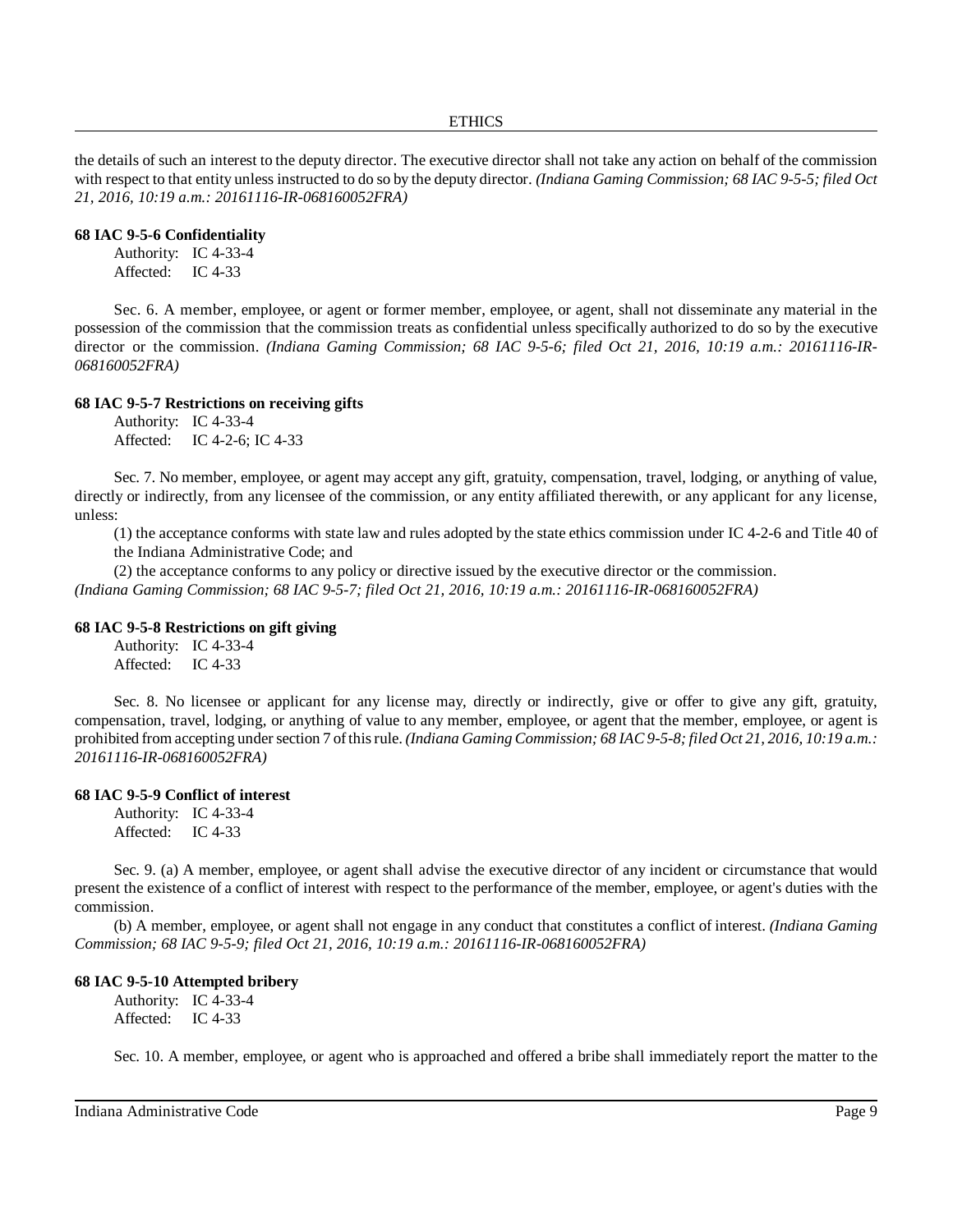executive director. *(Indiana Gaming Commission; 68 IAC 9-5-10; filed Oct 21, 2016, 10:19 a.m.: 20161116-IR-068160052FRA)*

#### **68 IAC 9-5-11 Political activity**

Authority: IC 4-33-4 Affected: IC 4-33

Sec. 11. Members, employees, and agents shall not engage in political activity in a manner that violates 40 IAC 2-1-7.1. *(Indiana Gaming Commission; 68 IAC 9-5-11; filed Oct 21, 2016, 10:19 a.m.: 20161116-IR-068160052FRA)*

#### **68 IAC 9-5-12 Fact witnesses**

Authority: IC 4-33-4 Affected: IC 4-33

Sec. 12. A former member, employee, or agent may appear before the commission as a fact witness about matters or actions taken by the member during his or her tenure at the commission. The former member, employee, or agent shall not receive compensation for such an appearance other than a standard witness fee and reimbursement for travel expenses as established by statute or rule. *(Indiana Gaming Commission; 68 IAC 9-5-12; filed Oct 21, 2016, 10:19 a.m.: 20161116-IR-068160052FRA)*

#### **68 IAC 9-5-13 Prohibition of ex parte contact with members**

Authority: IC 4-33-4 Affected: IC 4-33

Sec. 13. (a) No licensee or an applicant for any license, or any affiliate or representative thereof, shall engage in ex parte communications with a member. A member shall not engage in any ex parte communications with a licensee or an applicant for any license, or any affiliate or representative thereof.

(b) Anymember, licensee, or applicant for anylicense, or affiliate or representative thereof, who receives anycommunication in violation of subsection (a), or who is aware of an attempted communication in violation of subsection (a), shall disclose the source and content of the communication to the commission through the executive director.

(c) Any member who receives any communication that attempts to influence that member's official action shall disclose the source and content of the communication to the executive director. The executive director may investigate or initiate an investigation of the matter to determine if the communication violates section 14 of this rule or the Act. The disclosure under this section and the investigation shall remain confidential. Following an investigation, the executive director may advise the governor or the commission, or both, of the results of the investigation and may recommend such action as the executive director considers appropriate. *(Indiana Gaming Commission; 68 IAC 9-5-13; filed Oct 21, 2016, 10:19 a.m.: 20161116-IR-068160052FRA)*

#### **68 IAC 9-5-14 Postemployment restrictions**

Authority: IC 4-33-4 Affected: IC 4-2-6-11; IC 4-33

Sec. 14. All former members, employees or agents shall comply with the postemployment restrictions set forth in IC 4-2-6- 11. *(Indiana Gaming Commission; 68 IAC 9-5-14; filed Oct 21, 2016, 10:19 a.m.: 20161116-IR-068160052FRA)*

#### **68 IAC 9-5-15 Restrictions on discussions of employment**

Authority: IC 4-33-4 Affected: IC 4-33

Sec. 15. (a) Any employee or agent of the commission who receives any invitation, written or oral, to initiate any discussion concerning employment or the possibilities thereof with any entity, or affiliate thereof, that holds or is an applicant for any license issued by the commission, shall immediately report such fact to the executive director.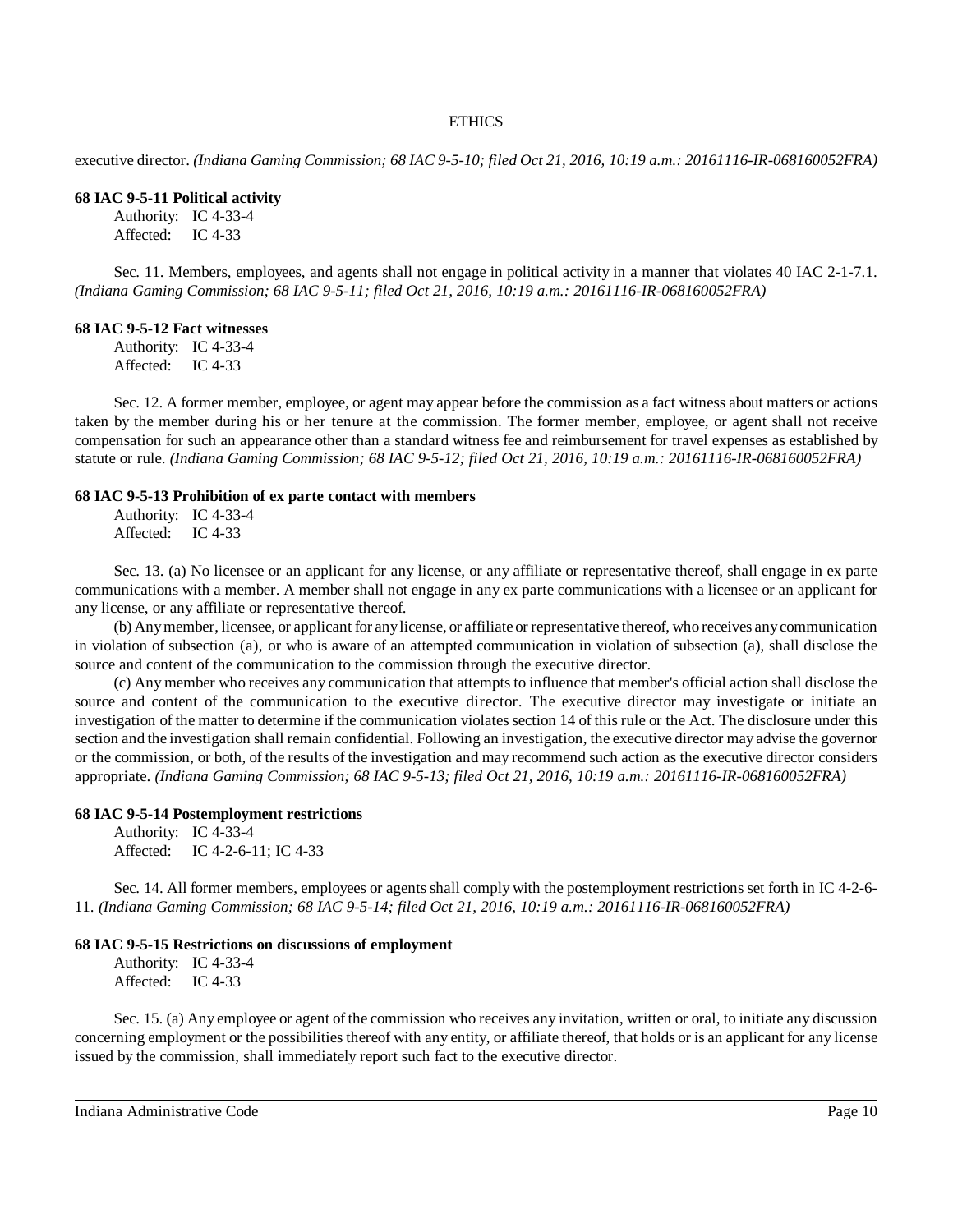(b) An employee or agent of the commission may not enter into any negotiations for employment with any entity or affiliate thereof that holds or is an applicant for any license issued by the commission, without providing a written notice to the executive director not less than thirty-six (36) hours prior to such negotiations or discussions. Such an employee or agent shall not take any action on behalf of the commission with respect to that entity unless instructed to do so by the executive director.

(c) No licensee or applicant for a license shall initiate any negotiation for discussion of employment with an employee or agent of the commission without written notice thereof being previously provided to the executive director by either the employee, agent, licensee, or applicant. *(Indiana Gaming Commission; 68 IAC 9-5-15; filed Oct 21, 2016, 10:19 a.m.: 20161116-IR-068160052FRA)*

#### **68 IAC 9-5-16 Outside employment**

Authority: IC 4-33-4 Affected: IC 4-33

Sec. 16. (a) A new employee shall obtain written permission from the executive director before continuing outside employment held at the time the employee begins to work for the commission.

(b) An employee shall obtain written permission from the executive director before accepting any outside employment.

(c) Permission shall be denied (or permission previously granted will be revoked) if the nature of the work is considered to create or creates a possible conflict of interest or otherwise interferes with the employee's duties for the commission.

(d) An employee granted permission for outside employment shall not conduct any business or perform any activities, including solicitation, related to outside employment on the premises used by the commission or during the employee's working hours for the commission.

(e) As used in this section, "outside employment" includes, but is not limited to, the following:

(1) Operation of a proprietorship.

(2) Participation in a partnership or group business enterprise.

(3) Performance as a director or corporate officer of any for-profit corporation or banking or credit institution.

*(Indiana Gaming Commission; 68 IAC 9-5-16; filed Oct 21, 2016, 10:19 a.m.: 20161116-IR-068160052FRA)*

# **68 IAC 9-5-17 Consequences of violation of rule by a licensee or applicant for a license**

Authority: IC 4-33-4 Affected: IC 4-33

Sec. 17. Violation of this rule by a licensee or an applicant for any license may result in the initiation of a disciplinary action under 68 IAC 13 or denial ofthe application for licensure. *(Indiana Gaming Commission; 68 IAC 9-5-17; filed Oct 21, 2016, 10:19 a.m.: 20161116-IR-068160052FRA)*

#### **68 IAC 9-5-18 Reports by the executive director**

Authority: IC 4-33-4 Affected: IC 4-33; IC 5-14-1.5-6.1

Sec. 18. The executive director shall report any action he orshe hastaken or contemplatestaking under thisrule with respect to a member, employee, or agent or former member, employee, or agent to the commission at the next meeting held under 68 IAC 1-2-5 or at an executive session held under IC 5-14-1.5-6.1. The commission may direct the executive director to take additional or different action, including presenting the matter to the state ethics commission. *(Indiana Gaming Commission; 68 IAC 9-5-18; filed Oct 21, 2016, 10:19 a.m.: 20161116-IR-068160052FRA)*

# **68 IAC 9-5-19 Compliance with other requirements**

Authority: IC 4-33-4 Affected: IC 4-33